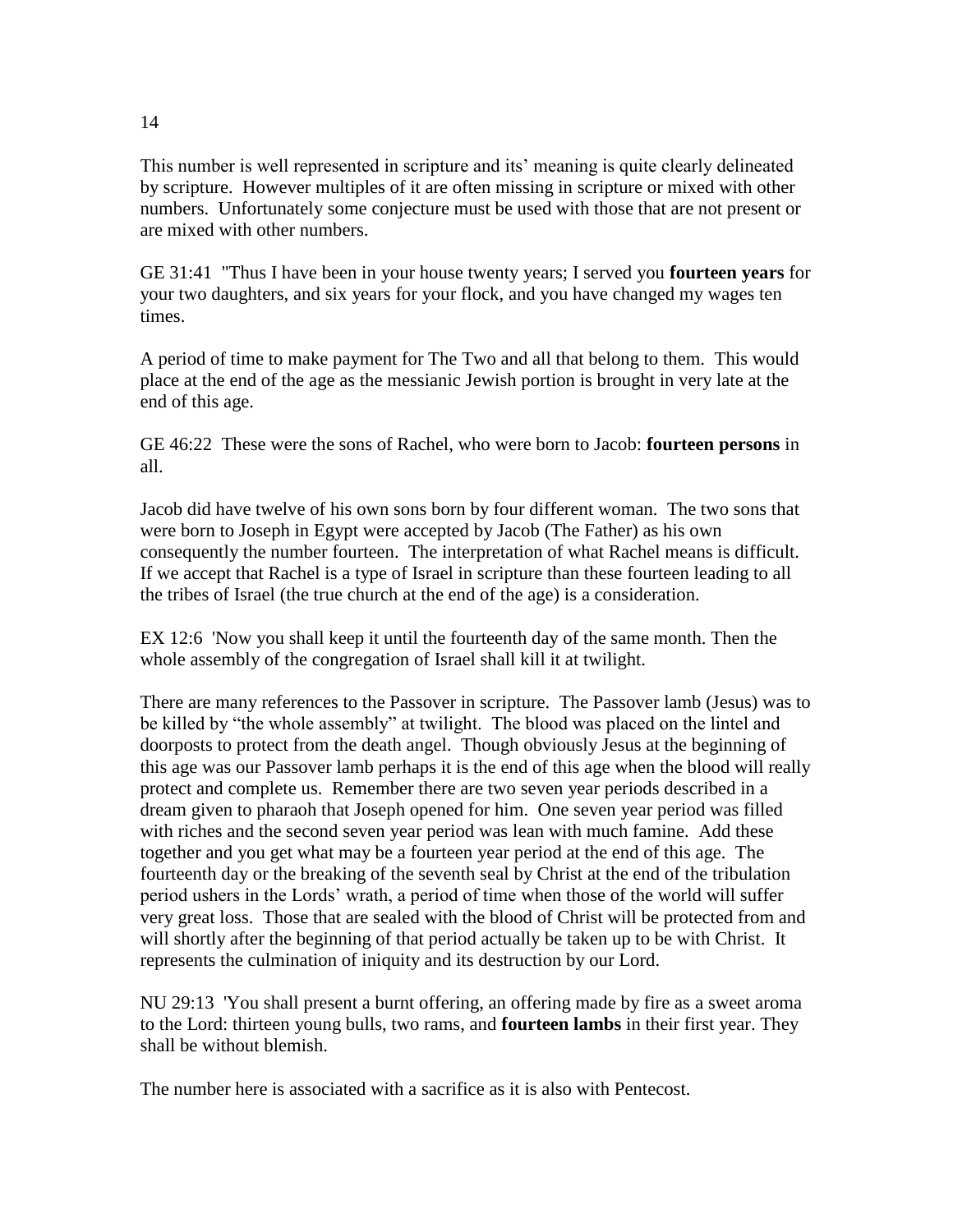JOS 18:28 Zelah, Eleph, Jebus (which is Jerusalem), Gibeath, and Kirjath: **fourteen** cities with their villages. This was the inheritance of the children of Benjamin according to their families.

In this particular case above, the inheritance of Benjamin is associated with the number fourteen. At the end of this age after a two-week period or fourteen days (actual years) the church also comes into her inheritance. Benjamin often is used as a type of the end days' church or at the very least its' leadership.

1KI 8:65 At that time Solomon held a feast, and all Israel with him, a great assembly from the entrance of Hamath to the Brook of Egypt, before the Lord our God, **seven days and seven more days-fourteen days.**

The type here might be that of Christ at the end of this age but possibly at the end of the next age when Christ completes the living temple of the Lord and enters it. This is not the entire city of God but the main temple that the priesthood works in. That portion is complete at the end of this age whereas the entire bride is not complete until the end of the next age. This time of feasting lasted fourteen days at the dedication of this temple as it was entirely complete.

2CH 13:21 But Abijah grew mighty, married **fourteen wives**, and begot twenty-two sons and sixteen daughters.

Fourteen is associated with something female, in this case wives. This is in agreement with the fourteen years that Jacob worked for his two wives. We, the church, are regarded with the feminine gender as opposed to the our groom Christ.

ES 9:15 And the Jews who were in Shushan gathered together again on the fourteenth day of the month of Adar and killed three hundred men at Shushan; but they did not lay a hand on the plunder.

A purification of the land of those that would damage Israel (the Lord's people for the church) took place on the fourteenth day of the month. The blood of Christ also purifies us. A time to complete purging of that which is evil.

ES 9:19 Therefore the Jews of the villages who dwelt in the unwalled towns celebrated the fourteenth day of the month of Adar with gladness and feasting, as a holiday, and for sending presents to one another.

Note that considerable joy is expressed connected with the fourteenth day. It is a holiday! It is a day of release from captivity and fear. There is good correlation with the seventh seal and the seven trumpets that are evident at the end of the tribulation week when all are sealed and the wrath of God begins to fall on those that hate the Lord's people (the church).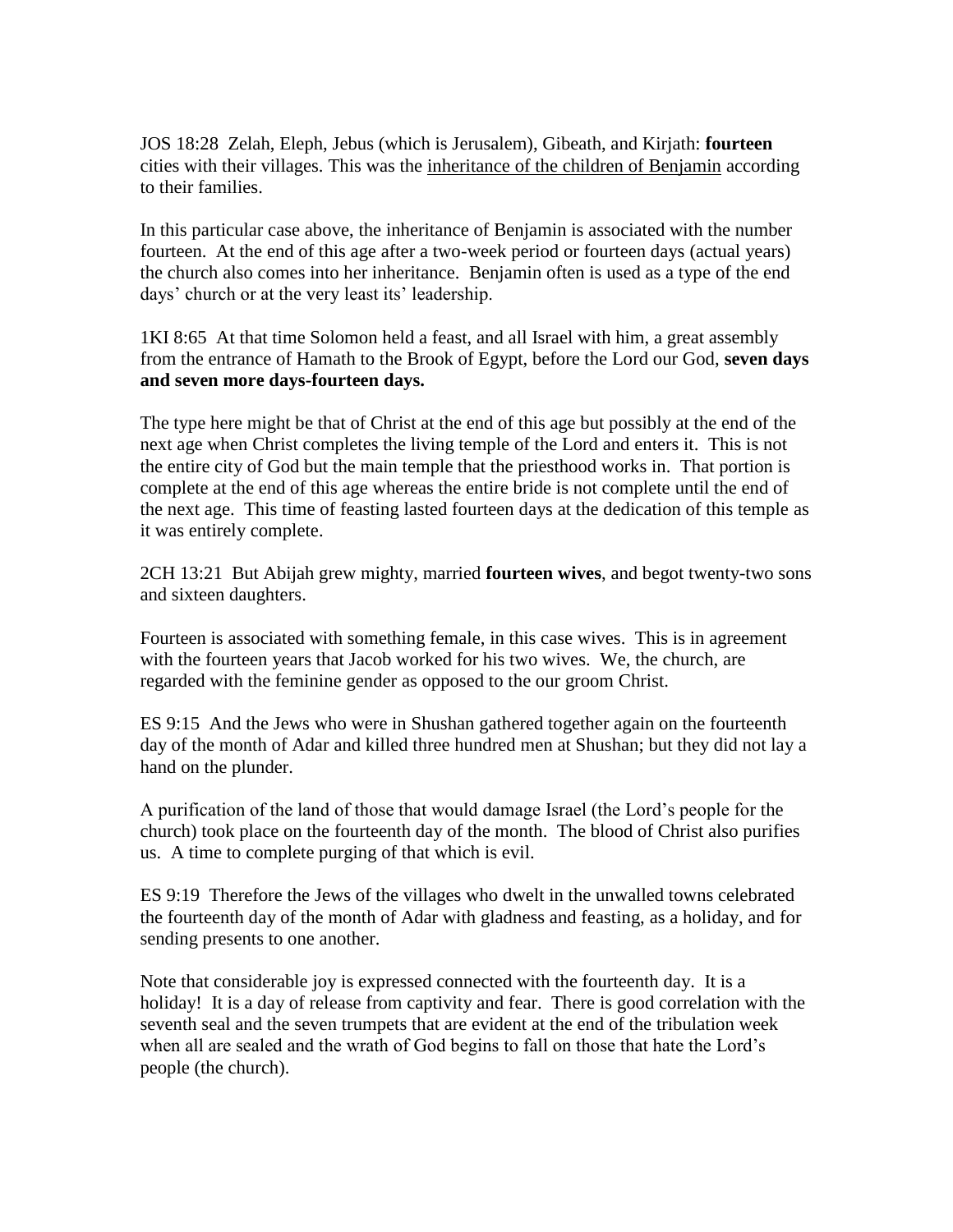EZE 43:16 "The altar hearth is **twelve cubits long, twelve wide**, square at its four corners;

EZE 43:17 "the ledge, **fourteen cubits long and fourteen wide on its four sides**, with a rim of half a cubit around it; its base, one cubit all around; and its steps face toward the east."

Fourteen above is associated with the number twelve and with the sacrificial altar hearth. Twelve denotes work done for the bride to prepare her for habitation by her Lord. Call it the sanctification process. Christ was the first sacrifice that paid completely for his corporate bride. His Apostles were marked as sheep to be slaughtered, also to be sacrificed for her cleanness. Fourteen here denotes the end of the work being accomplished as the temple of Ezekiel which is actually a living temple that is not built by human hands. The steps facing to the east point to the one that comes from the east, that is Christ our Judge and Savior. He has walked up those steps and completed the payment for his bride as he placed himself on this altar. Others come after him that are to be conformed to his image. These are the ones that also must drink the cup that he drank. It is a cup of those that are ordained to be sacrificed for the propitiation for others. Apostles would fit the description of those bought for sacrifice. The two witnesses would complete it.

MT 1:17 So all the generations from Abraham to David are **fourteen generations**, from David until the captivity in Babylon are **fourteen generations**, and from the captivity in Babylon until the Christ are **fourteen generations.**

Three major epochs each lasting a period of fourteen generations. A period of time for our Lord to complete what was necessary. To bring about what he so desired to completion.

It has been almost twice fourteen generations since Christ, could it be the end of this epoch?

1KI 10:19 The throne had six steps, and the top of the throne was round at the back; there were armrests on either side of the place of the seat, and **two lions stood beside the armrests.**

1KI 10:20 **Twelve lions** stood there, **one on each side of the six steps**; nothing like this had been made for any other kingdom.

Although fourteen isn't mentioned in the above two scriptures it might be there hidden from view. Twelve lions are standing on six steps. There are six lions on one side and six lions on the other side of the six steps. Technically you would have the infamous number 666 identified here. This is a number we have studied before and have ascertained to be capable of easily showing the mirror of sin to anyone called by our Lord to repent of it. It is this system (fire) that our Lord has given us grace to walk through. To approach Christ on his throne one would have to walk through the same numbers that would render us consecrated for him. He already has satisfied the law for us but we are allowed to be refined by this system that will through His grace bring much righteousness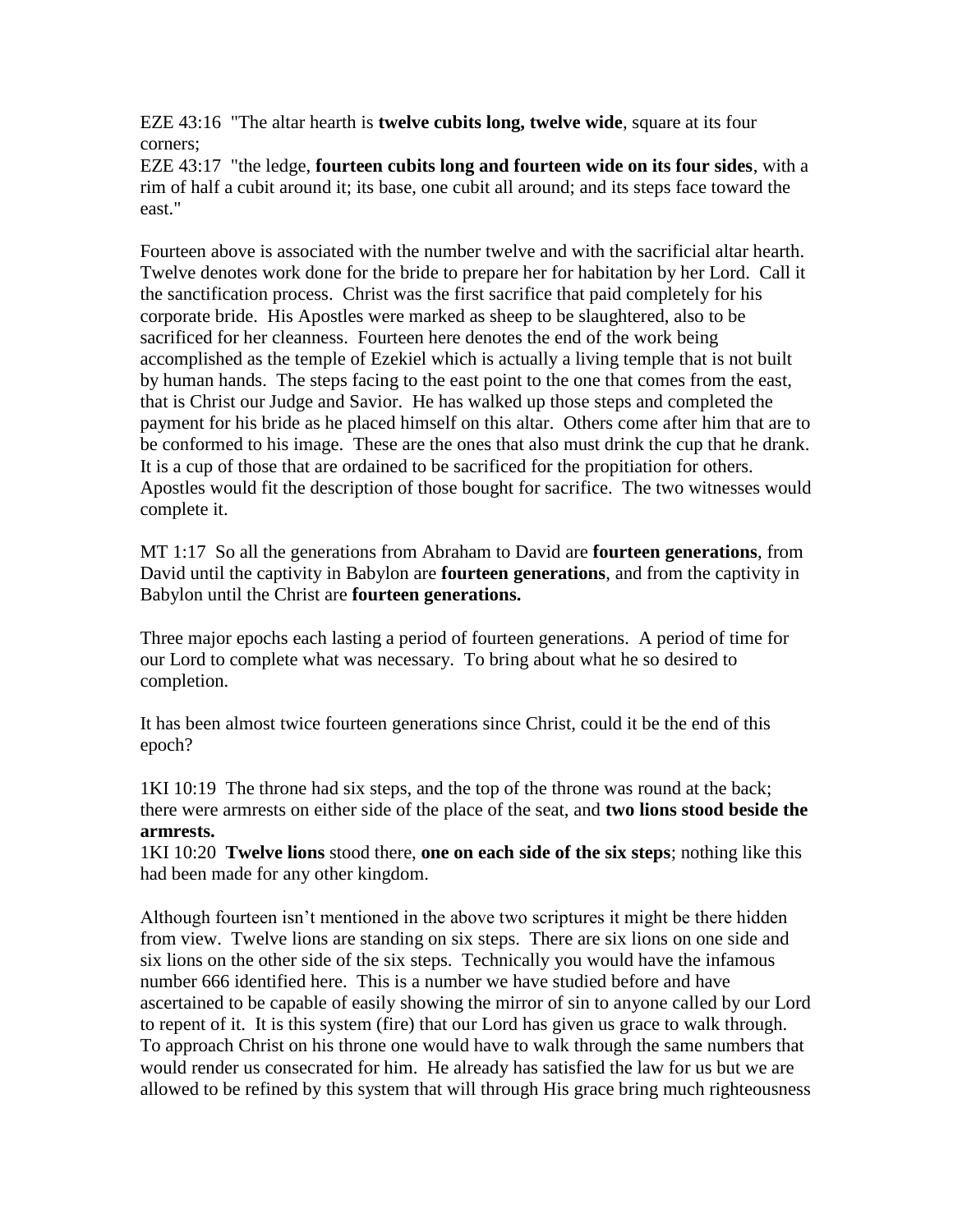out in us for Him. Rarely mentioned are the two lions that stand on each side of the throne. Some would say that they are the top most two lions on each side of the step. I would differ in that the throne would be set back a bit so there would be two lions one on each side of the throne and then the twelve lions in addition standing on each side of the steps. If this logic is true than this would give a total of fourteen lions. As the two that are found on each side of him represent The Two that are added at the very end of this age. They would be the two that would give fourteen. They would in effect be the sacrifice that Christ would use to complete this age of redemption. An aside on this issue, the top three in a row could be construed as equaling the number 888. This is the replacement guardian cherub that will supercede the 666 beast system.

MT 15:37 So they all ate and were filled, and they took up seven large baskets full of the fragments that were left.

During the second great feeding that Jesus orchestrated in the wilderness seven loaves of bread were used and when all were fed there were seven baskets of fragments left over. There are two sevens here which I would total to equal fourteen. This second major feeding which will result in the completion of the redemption of all that belong to the church will occur at the end of this age. Jesus will again feed His Word (himself) through a new set of apostles (a few small fish) to those from a dying world. Those that eat will inherit eternal life.

Looking back at all of the above scriptures there is good evidence that the symbolic meaning of fourteen would be something like this:

A time for an offering made by fire (Christ & The Two) that will complete payment (redeem) a feminine being that will bring much joy to her and to her groom. When this occurs she will come into a great inheritance and she also will be allowed to destroy all those that have harassed her in the process. It seems that the realization of all of this points to the end of this age at the end of the tribulation week.

\_\_\_\_\_\_\_\_\_\_\_\_\_\_\_\_\_\_\_\_\_\_\_\_\_\_\_\_\_\_\_\_\_\_\_\_\_\_\_\_\_\_\_\_\_\_\_\_\_\_\_\_\_\_\_\_\_\_\_\_\_\_\_\_\_\_\_\_\_\_\_

## **140**

JOB 42:16 After this Job lived one hundred and forty years, and saw his children and grandchildren for four generations.

Those men of great sacrificial leadership that live during the first half of the tribulation period that are to be used to bring the bride's redemption and consecration to a reality. They will rule and reign with Christ through the millennial age so as to effect with Christ a bride, a city, that will come together into one whole.

## 144

RE 21:17 Then he measured its wall: one **hundred and forty-four** cubits, according to the measure of a man, that is, of an angel.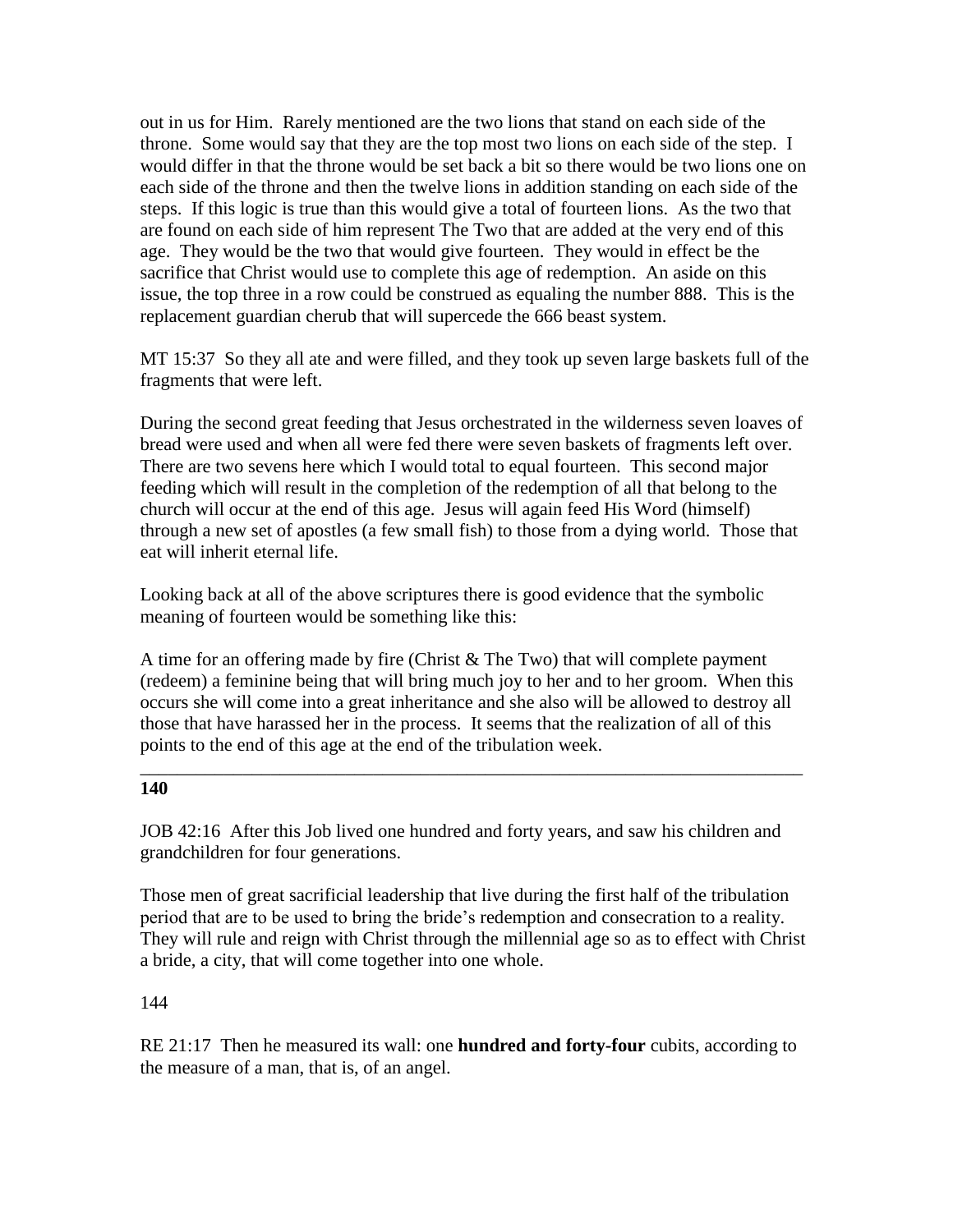The living protective wall that now surrounds Christ that was derived from the world (4) has now been utterly redeemed and consecrated at the end of the age having been given time (40) to look in the mirror and repent. Once repentance is complete the Holy Spirit turns the repentant one toward what Christ did on the cross (100). Or, as an alternate description of this number, those derived of the world having been granted full redemption by Christ and The Two (those of the sacrificial leadership). There is some indication that many of these people (4) will become Messianic Jews.

288 This is twice 144.

1CH 25:7 So the number of them, with their brethren who were instructed in the songs of the Lord, all who were skillful, was **two hundred and eighty-eight**.

This number is twice 144 and shows the completed leadership that praises our Lord. There are two choirs that do this. One choir sings and then the other responds. The wall is completed above when the Messianic Hebrew leadership (144) join it.

\_\_\_\_\_\_\_\_\_\_\_\_\_\_\_\_\_\_\_\_\_\_\_\_\_\_\_\_\_\_\_\_\_\_\_\_\_\_\_\_\_\_\_\_\_\_\_\_\_\_\_\_\_\_\_\_\_\_\_\_\_\_\_\_\_\_\_\_\_\_\_\_

## **1 400**

1KI 10:26 And Solomon gathered chariots and horsemen; he had one **thousand four hundred chariots** and twelve thousand horsemen, whom he stationed in the chariot cities and with the king in Jerusalem.

We see again see an association between the number twelve and the number fourteen. Twelve is associated with the redemption and consecration of the bride. Fourteen is associated with total completion of it. Solomon being a type of the risen Christ reigning at the end of this age will bring to completion the full redemption (12) of His bride by his appointed apostles (2). When completed the bride is assigned the number 14.

## \_\_\_\_\_\_\_\_\_\_\_\_\_\_\_\_\_\_\_\_\_\_\_\_\_\_\_\_\_\_\_\_\_\_\_\_\_\_\_\_\_\_\_\_\_\_\_\_\_\_\_\_\_\_\_\_\_\_\_\_\_\_\_\_\_\_\_\_\_\_\_ **14 000**

JOB 42:12 Now the Lord blessed the latter days of Job more than his beginning; for he had **fourteen thousand sheep**, six thousand camels, one thousand yoke of oxen, and one thousand female donkeys.

The blessing given during the millennial age to the Messianic Jewish leadership  $\&$ probably the Messianic Gentile leadership that has suffered during the tribulation week. Their suffering was for a two-fold purpose; one being their own growth in Christ and the other being the completed salvation of many bought by the work of the Holy Spirit through them. This would be related to their inheritance from the Lord to be used for the advancement of His Kingdom. This inheritance would be for ruling and reigning with Him using gifts associated with suffering for the payment of sins of others. They would have used the mirror revealing weakness in others with a compassionate heart to restore after repentance. Remember you are looking at Job being given double back when this age is completed.